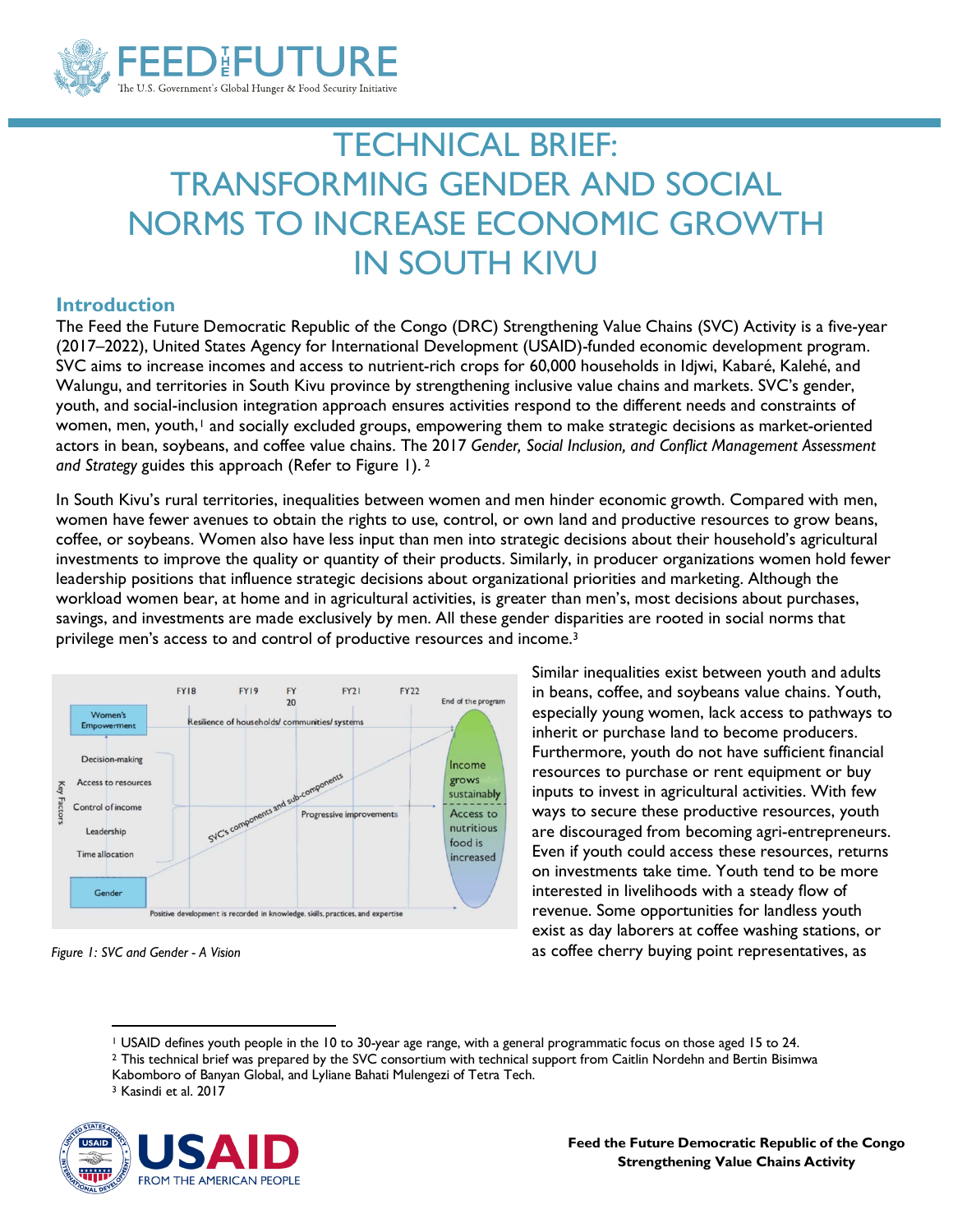transporters, and as agricultural input representatives. These employment options, however, are not attractive to all youth.[4](#page-1-0)

Differences in women's, men's, and youth's needs and preferences as well as the root factors that contribute to inequalities must be addressed if women and youth are to access equitable opportunities to participate in agriculture, influence decisions to increase returns on investment, and benefit from their labor. To that end, between 2018 and 2020, SVC implemented the gender-transformative Gender Action Learning System (GALS) methodology as a pathway to achieving its goals and objectives. This participatory approach aims to transform gender roles and relations to reduce inequalities between men, women, and youth in the household, producer organizations, and the broader community to increase household income and well-being (refer to Box 1).

Between 2018 and 2020, 389 people (61 percent women) participated in two GALS trainings at six sites in South Kivu. Forty percent were young women and 24 percent young men. The SVC gender, youth, and social inclusion (GYSI) team<sup>[5](#page-1-1)</sup> engaged these women and men in participatory exercises to identify the root causes of inequalities that limit them from achieving their individual, household, and organizational goals, (such as increasing income, expanding their agricultural enterprise, building a home, or increasing food security). Participants identified social norms related to women's and men's roles, responsibilities, rights to resources, and abilities to make strategic decisions as key limiting factors to achieving their goals. Through a visioning exercise, men and women identified pathways to challenge norms about gender roles, responsibilities, and unequal access to and control of income and other resources to reach their objectives. The SVC GYSI team trained 112 GALS champions (52 percent men, 48 percent women) who volunteer to

coach and track participants' progress. These GALS champions trained an additional 1669 people (65 percent women and 35 percent men) of whom 4[6](#page-1-2) percent were youth.<sup>6</sup>

In February 2020, SVC's GYSI team led an assessment of the GALS intervention to understand its impact and support the adaptation of SVC's GYSI approach in 2020 and beyond. The SVC GYSI team used a participatory evaluation approach to document the most-significant changes in participants' lives related to gender equality and inclusion since attending the GALS training. The complexity-aware methodology the team used, called Most Significant Change, requires participants to generate and analyze personal stories of change. These narratives reveal both intended and unintended outcomes of the intervention, and GALS participants determine which accounts are most significant.

Study participants were randomly selected. They included youth and adult women and men working in soy, bean, and coffee value chains who had participated in GALS trainings between 2018 and 2019 in Kalehé, Kabaré, and Walungu.[7](#page-1-3) The participants were part of Village Savings and Loan Associations (VSLAs),<sup>8</sup> producer organizations (POs), or youth groups and associations supported through the Development Food Security Activities-FSP Enyanya and TUENDELEE PAMOJA II.



*GALS training participant shares her vision, North Idjwi. Photo credit: Bertin Bisimwa/Banyan Global*

<span id="page-1-0"></span><sup>4</sup> Ibid

<span id="page-1-4"></span><span id="page-1-3"></span><span id="page-1-2"></span><span id="page-1-1"></span> $8$  These organizations are known locally as associations villageoises d'épargne et de crédit (AVEC).



<sup>5</sup> Bertin Bisimwa Kabomboro and Lyliane Bahati Mulengezi

 $6$  Some GALS champions have received follow-up training, giving them more capacity to influence change.

<sup>7</sup> Discussions were organized at 12 sites: three in Walungu (Ciherano, Mushinga, and Walungu Centre), six in Kalehé territory (Mukwidja Nyamukubi/Lushebere, Bushushu, Muhongoza, Ihusi, and Kasheke), and three in Kabaré territory (Kashusha, Mudaka/Cituzo, and Mudaka/Cinjoma). The study participants were selected randomly.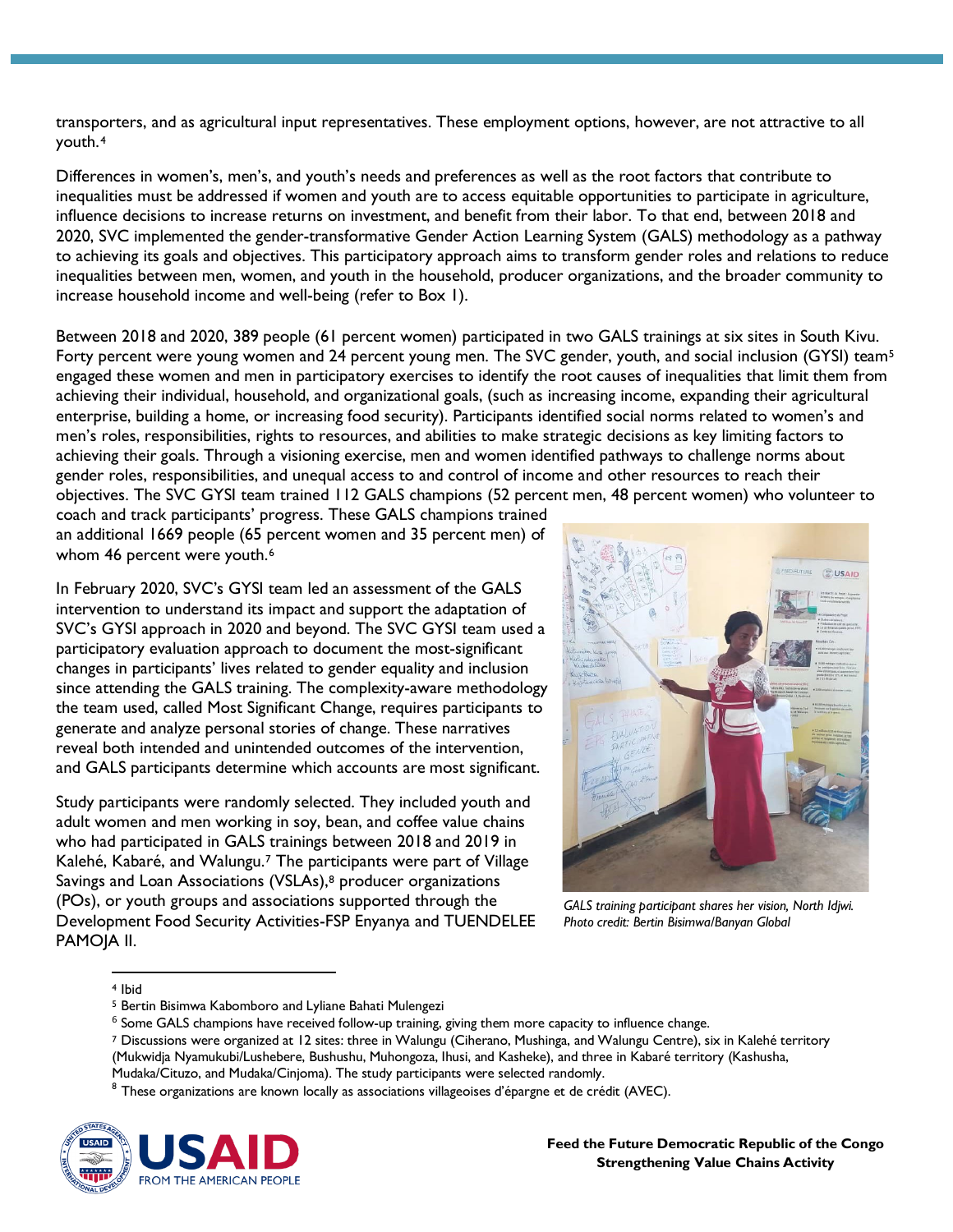In total, 389 people participated in 17 sex-segregated discussions. Of the 389 people, 74% were women and 48% were youth (Refer to Table 1). Sex-segregated group discussions allowed for comparison of men's, women's, youth's, and adult's perspectives on the extent to which gender roles and relations had shifted and their perceptions about those changes.

|                  |                       | Women        |              |       | Men          |              |       | Youth        |
|------------------|-----------------------|--------------|--------------|-------|--------------|--------------|-------|--------------|
| <b>Territory</b> | <b>Grand</b><br>total | <b>Total</b> | <b>Adult</b> | Youth | <b>Total</b> | <b>Adult</b> | Youth | <b>Total</b> |
| Walungu          | 138                   | 104          | 56           | 48    | 34           | 22           | 12    | 60           |
| <b>Kalehé</b>    | 147                   | 117          | 63           | 54    | 30           | 4            | 16    | 70           |
| Kabaré           | 104                   | 65           | 32           | 33    | 39           | 17           | 22    | 55           |
| <b>Total</b>     | 389                   | 286          | 5            | 135   | 103          | 53           | 50    | 185          |

#### **Table 1. Study participants by gender, age, and territory**

## **Key Findings**

The most-significant stories of change the participants identified coalesced around seven key domains:

- women's access to, and control of, productive resources to participate in value chains
- women's leadership and abilities to make, and act upon, strategic decisions previously denied to them
- men's participation in household work
- transparency between men and women on household finances
- men's and women's strategic investments in their futures
- women's sense of dignity
- youth participation in targeted value chains

#### **Increase in women's access to, and control of, productive resources**

Through GALS, women envisioned futures with greater access to, and control of, land. In Kalehé, a few women reported purchasing land to build homes. A smaller portion of women in Kalehé, including those married and single, started plans to build homes on land they controlled. Men and women in Kalehé perceived these changes as significant.

Women reported having greater say over how agricultural land—owned or managed by men—is used. In Walungu, a quarter of the 104 women reported now having greater input about which crops to plant, including more permanent crops like bananas. Women in Walungu also were making decisions about land improvements. In the two other target

territories, women reported similar decision-making patterns within the bean, soybean, and coffee value chains. This behavior includes decisions about which crops to keep, sell, or donate.

#### **Men increased their share of household and agricultural labor**

After participating in GALS, gender norms about roles and responsibilities in the household shifted. Some men returned home earlier in the day from leisure activities, like socializing with friends, to support their households. Men started doing more household tasks like caring for children and doing chores. Men and women reported that men are also more willing to contribute to the agricultural tasks women typically undertake, relieving them of a portion of their daily workload. Women, in particular, perceived these changes as



important because it reduced their daily labor burden.

"After the GALS training, I decided to make a positive choice to include my wife and children in everything and to stop seeing some friends so I could reduce my drinking. As a result, **my home life became better,** I started to return home earlier at the end of the day, and my health improved as did my wife's."

*GALS participant, Married man, Adult*

**Feed the Future Democratic Republic of the Congo Strengthening Value Chains Activity**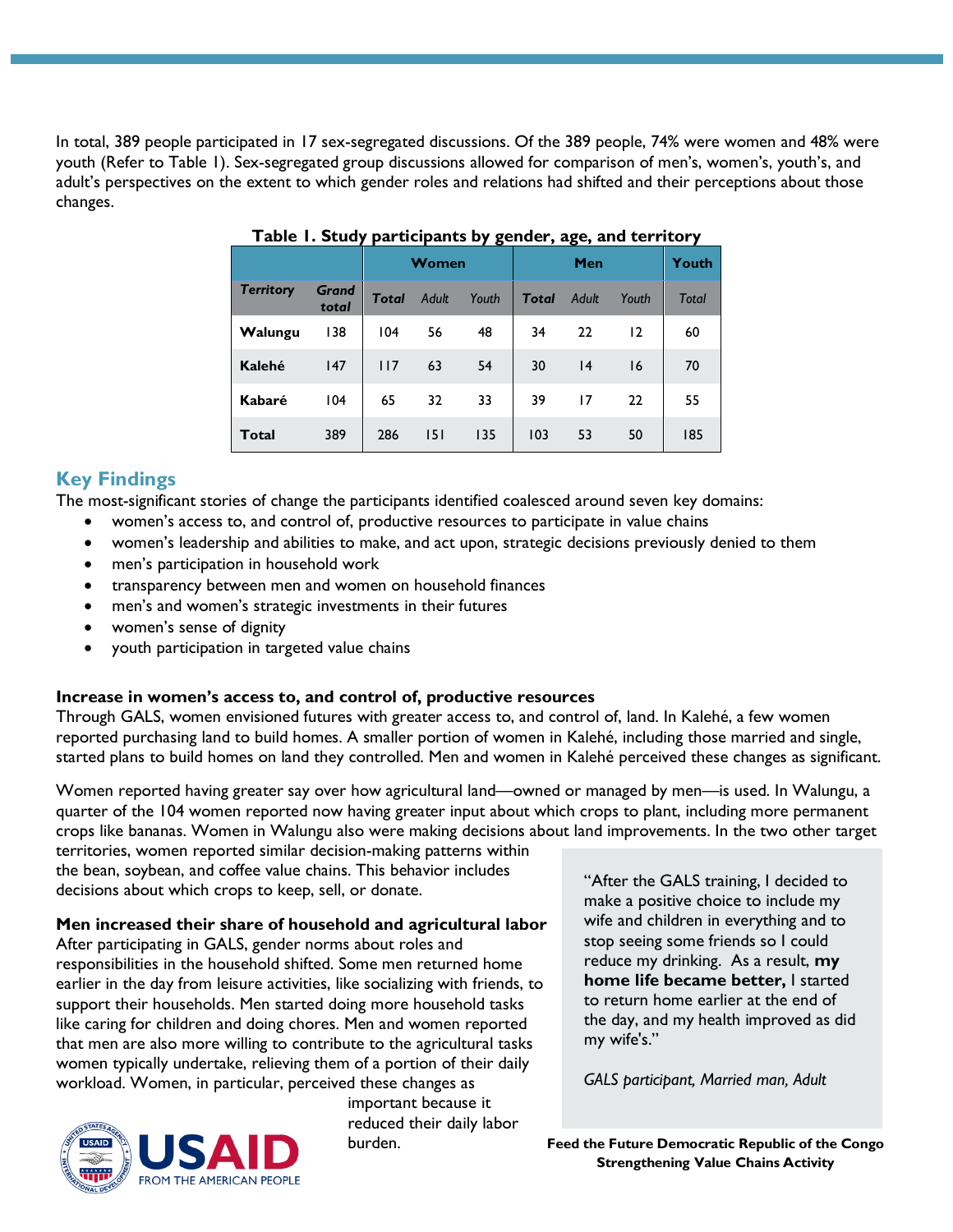"Since receiving the GALS training and defining my vision last May and June, my consciousness has been awakened. **I have changed and I am beginning to become more involved in decision making.** Since [the GALS training] I have joined a VSLA. I have now saved 80,000 cdf (40 USD). I am now selling beans and palm oil. With my earnings I have purchased a goat."

*GALS participant, Married woman, Adult*

#### **Women's leadership, and ability to make strategic decisions, strengthened**

Both men and women emphasized the significance of women's increased leadership in household and agricultural decisions. Over a third of women across the territories said their husbands were increasingly open to making joint decisions about purchasing plots of land, joining VSLAs/AVECs, and selling or donating food (especially soy, beans, and cassava). The same proportion of women in the targeted territories said they can now make decisions when their husbands are not present. Women also reported making strategic decisions on their own about starting an income generating activity, joining a VSLA/AVEC, and paying school fees for children.

### **Greater transparency between men and women on household finances**

Across the SVC intervention zone, most men and women reported greater transparency concerning income and savings in their households. Both men and women said this increased information sharing about income and savings enabled them to work together towards achieving mutual goals. Men and women emphasized that women's money management skills also had improved considerably since participating in GALS. Overall, these changes were perceived positively by men and women.

## **Men and women strategically invest in their futures**

More than half of GALS participants now invest in agricultural activities that strengthen their resilience. Nearly half of women started small businesses to generate income. In addition to working in SVC's targeted value chains, nearly all women and most men started raising small ruminants or poultry. These livelihood strategies provide important revenue sources to smooth income during shocks or supplement income to invest in other agricultural activities. Women also are investing in their children and families. In Kalehé, women said they now had greater access to income to purchase clothing and food for their households.

### **Greater sense of dignity among married women**

Women in Walungu and Kalehé, reported a decrease in public humiliation and domestic violence by their spouses. This change was perceived as significant, because it gave them a greater sense of dignity and self-confidence. No women or men reported an increase in domestic violence.

**More-active participation of youth in value chains** 

After participating in GALS, some youth are overcoming constraints to access productive assets to participate in the SVC value chains. Nearly a third of youth reported that, after GALS, they began commercial agricultural endeavors. To this end, youth negotiated with parents to access land to grow beans, fruits, and other vegetables to sell in local markets. Additionally, members of the youth business group AJP established a relationship with Equity Bank to save income to invest in their agricultural businesses. GALS

participants, with

"I became a different man after the training…It is through this training that I realized that though I earn enough money I have never achieved more than a few useful and lasting things. **I didn't know that I can have dreams for my future life and that of my community and create a vision for how to achieve this future**. Also, I was doing my own thing without including my wife in decisions. But after taking this GALS training, I decided to give back to my family, and collaborating with my wife, we drew our vision of our family's future…"

*GALS participant, Married Man, Youth*



**Feed the Future Democratic Republic of the Congo Strengthening Value Chains Activity**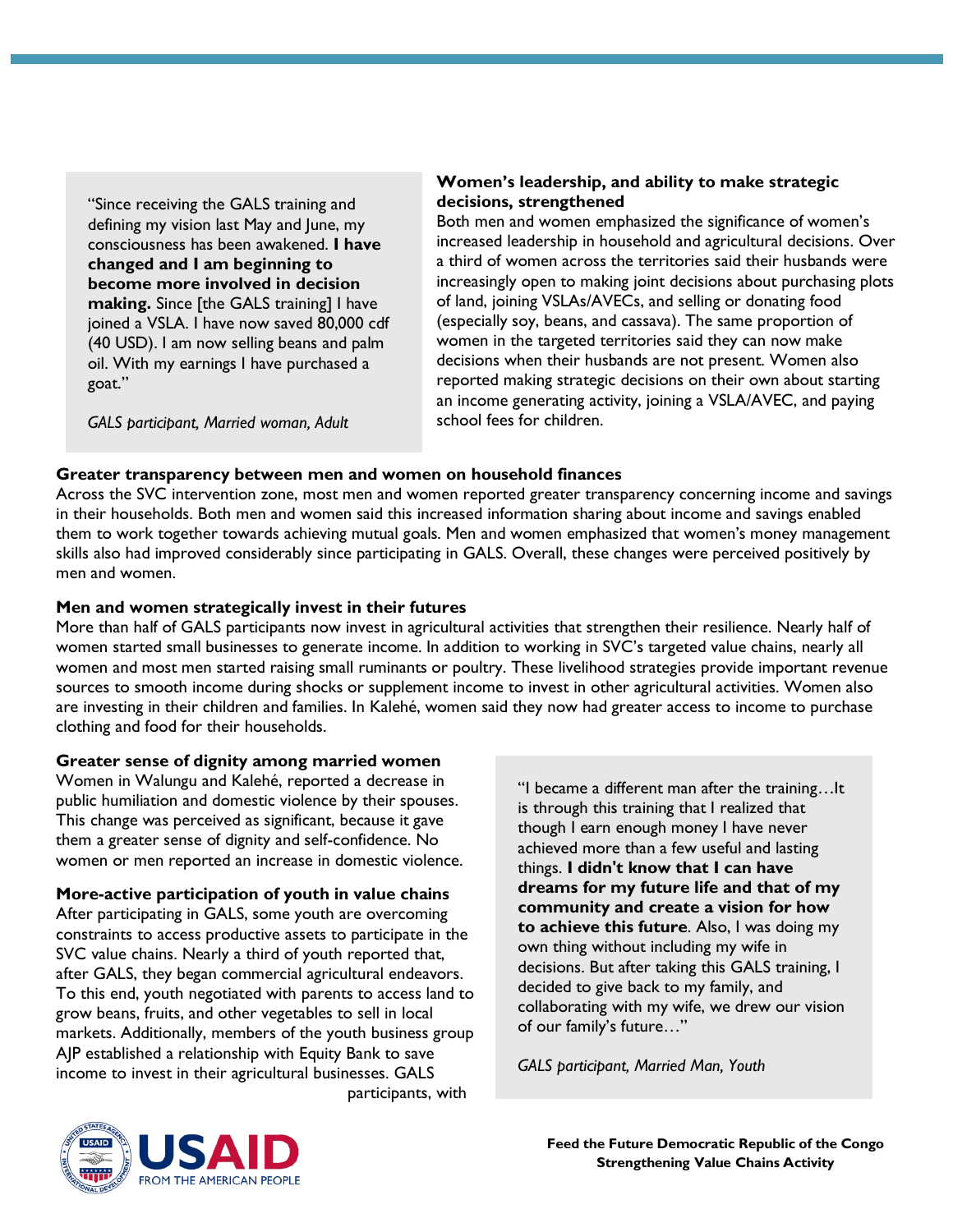other members of their group, opened 35 individual accounts and one organizational account.

## **Findings Summary**

**The GALS approach has facilitated opportunities for women and youth to increase their engagement in agricultural value chains.** Women in all three territories now have greater access to and control of resources necessary to become producers. The majority of women surveyed reported increasing their access to productive assets, like land and inputs, to participate in targeted value chains. Some landless youth, who prior to GALS did not see a place for themselves in agriculture, have negotiated with their parents to access land to grow market-oriented crops, like beans, fruits, and vegetables.

**Improved transparency and dialogue between men and women has increased women's abilities to make strategic decisions about land use, crop selection, and income across each territory.** This change in women's input into decisions is supported by their increased access to and control of assets like land.[9](#page-4-0) The majority of women across the communities surveyed, have a greater stake in, and understanding of, commercial activities in bean, coffee, or soybean value chains. Women now may contribute to decisions, reflecting their own needs and preferences, to lift their household's income generating activities to the next level.

**Across the territories, women have greater access to, and control of, income generated through their own and other family members' labor.** These changes could benefit farms and homes. When women have greater decision-making authority over income use, it tends to be invested in children's nutrition, health, and education.<sup>[10](#page-4-1)</sup> This trend holds true in South Kivu. Women are now choosing to use income to purchase food and clothing for their children. It also is encouraging that men reportedly value women's improved skills to manage money and are being more transparent and open to joint decision-making. Some spouses are no longer at odds but are complementing and supporting each other to achieve common goals and become more resilient. Youth are also better able to navigate systems to access capital to start and expand their businesses.

## **Conclusions**

The findings from this Most Significant Change study validate the importance of the GALS intervention to women's, men's, and youth's resilience in South Kivu, as well as its alignment to SVC's broader objectives. The GALS approach strengthens people's capacities to strategically plan for their futures and to act upon those plans. This study shows one way to increase women's and youth's agency is by building mutual respect and understanding between women and men and youth and adults. Bridging gender- and age-based divisions, these value chain actors can work together to define and achieve shared economic goals and increase their community's resilience to future shocks or stresses. Women's and youths' increased self-confidence can also make it easier for them to voice their opinions and contribute to their household, community, or organizational decisions.

This approach, which strengthens social bonds and trust between groups, is useful in post-conflict settings like South Kivu, where relationships have been fraught by war and political unrest. The GALS methodology facilitates opportunities for women and men, youth, and adults to jointly challenge gender and social norms that limit or restrict economic opportunities for women, youth, and disadvantaged populations. Applying this approach can help ensure that, as these contexts shift from relying on humanitarian relief and start to become more market-oriented that women, youth, and other disadvantaged groups will be able to participate in, and benefit from, the developing economy.

9 Doss et al. 2014

<span id="page-4-1"></span><span id="page-4-0"></span><sup>10</sup> Doss 2006, Quisumbing 2003